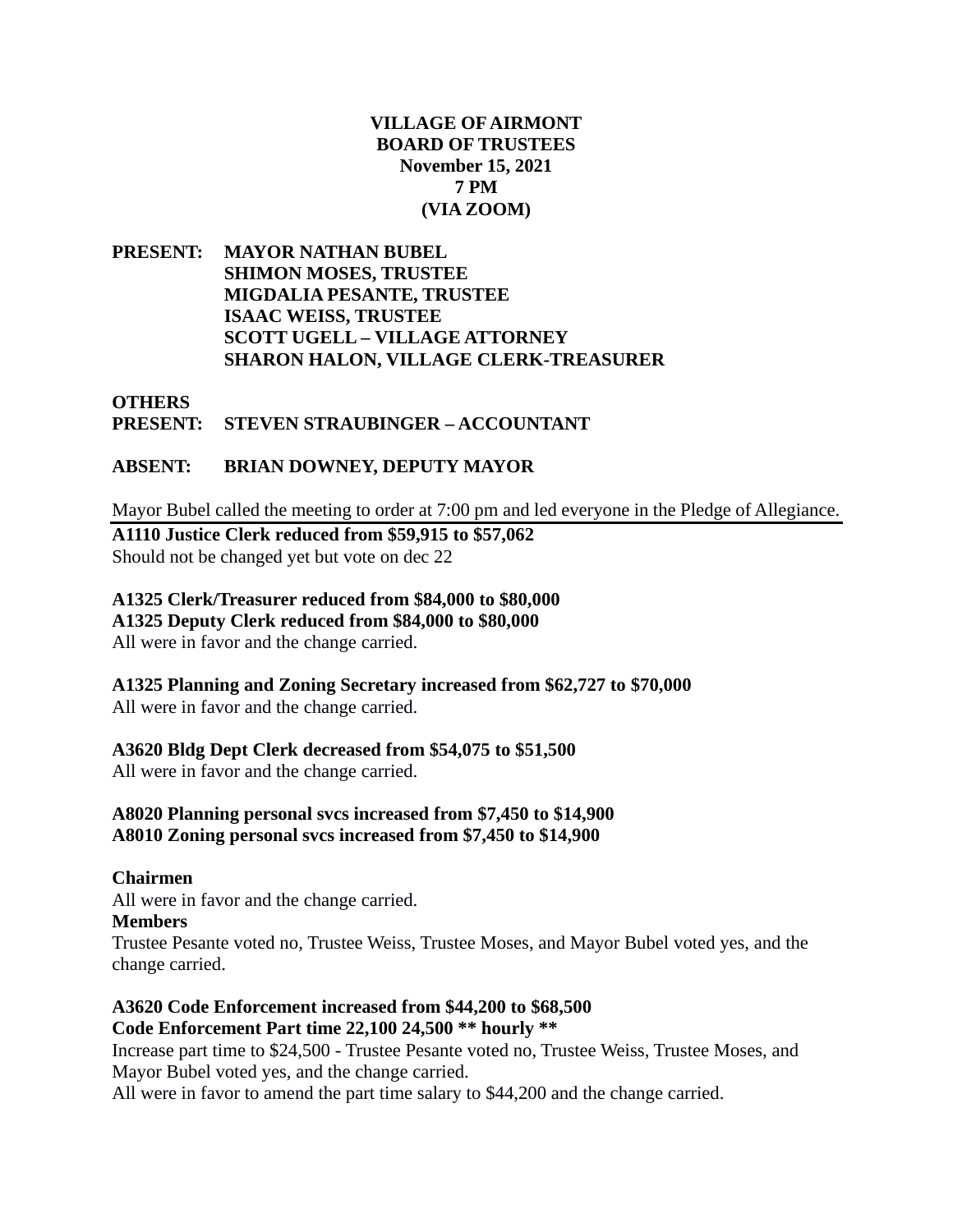A5110 Street Improvements increased from \$132,188 to \$400,000 All were in favor and the change carried.

The Mayor scheduled a Board Meeting to be held Monday November 22, 2021 at 4pm to adopt the budget

## **MOTION TO OPEN PUBLIC HEARING TO APPROVE THE TENTATIVE BUDGET AS THE FINL BUGDET FOR THE 2022 TAX YEAR**

Mayor Bubel moved the motion, seconded by Trustee Moses. All were in favor and the motion carried.

Eve Zukergood of 6 Blossom Rd commented regarding the increase in ZBA and PB salary Halina Blochick of 232 Cherry Lane commented regarding Tax Increase Danielle Meehan of 18 Ackerman Ave commented regarding the budget. Ralph Bracco of 30 New County Rd commented regarding the garbage contract. Peter Blunnie of 17 Ackerman Ave commented regarding the budget. Laura Destefano of 20 Rustic Dr commented regarding the time of an upcoming Budget meeting. Dan Finley of Oratam Rd commented regarding sewage issues. James Foley of 35 Shuart Rd commented regarding the building department

# **MOTION TO KEEP THE PUBLIC HEARING FOR THE TENTATIVE BUDGET AS THE FINL BUGDET FOR THE 2022 TAX YEAR OPEN UNTIL NOVEMBER 22.**

Mayor Bubel moved the motion to close the public hearing seconded by Trustee Moses. Trustee Pesante voted no, Trustee Weiss, Trustee Moses and Mayor Bubel voted yes, and the motion carried.

# **MOTION TO OPEN THE PUBLIC HEARING TO OVERRIDE THE TAX CAP**

Mayor Bubel moved the motion, seconded by Trustee Moses. All were in favor and the motion carried.

Peter Blunnie of 17 Ackerman Ave commented regarding the tax cap. James Foley of 35 Shuart Rd commented regarding the tax cap.

## **MOTION TO CLOSE THE PUBLIC HEARING TO OVERRIDE THE TAX CAP**

Mayor Bubel moved the motion, seconded by Trustee Moses. All were in favor and the motion carried.

# **RESOLUTION NO: 21-4701**

# **MOTION TO ADOPT LOCAL LAW #7 OF 2021 OVERRIDE THE TAX LEVY LIMIT ESTABLISHED IN GENERAL MUNICIPAL LAW SECTION 3-C**

The motion was moved by Mayor Bubel The motion was seconded by Trustee Weiss

The votes of the Board of Trustees were as follows: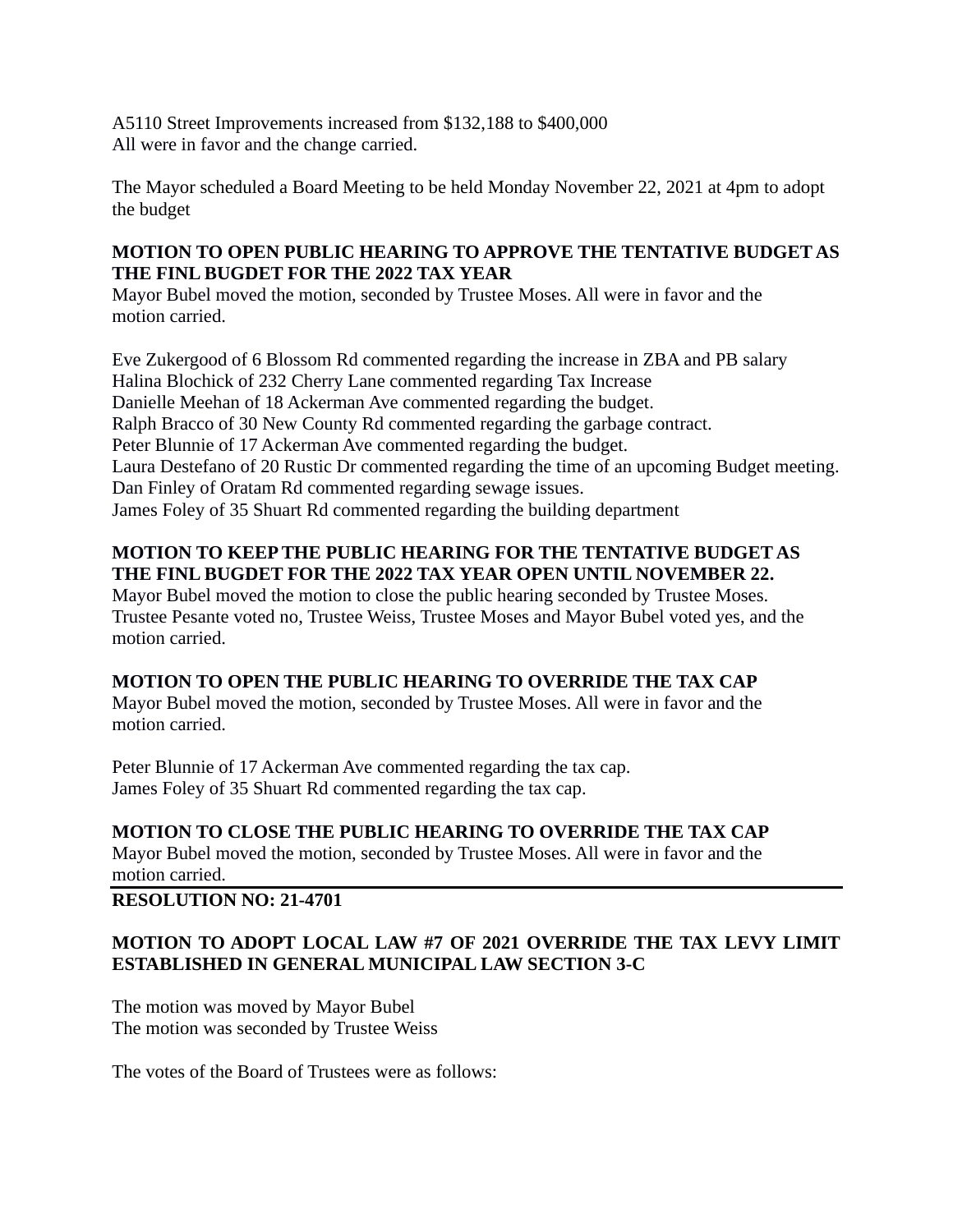| <b>NAME</b> | <b>YES</b> | NΟ | <b>ABSTAIN</b> | <b>ABSENT</b> |
|-------------|------------|----|----------------|---------------|
| Weiss       |            |    |                |               |
| Moses       |            |    |                |               |
| Pesante     |            |    |                |               |
| Downey      |            |    |                |               |
| Bubel       |            |    |                |               |

Mayor Bubel declared the motion carried and directed the Village Clerk to file same.

### **RESOLUTION NO: 21-4702**

### **AUTHORIZE THE VILLAGE OF AIRMONT'S BUILDING CLERK UP TO 3 HOURS OF OVERTIME PER WEEK FOR EACH WEEK FOR A PERIOD OF 3 MONTHS ENDING FEBRUARY 11, 2022**

The motion was moved by Mayor Bubel The motion was seconded by Trustee Moses

The votes of the Board of Trustees were as follows:

| <b>NAME</b>  | YES | NΟ | <b>ABSTAIN</b> | <b>ABSENT</b> |
|--------------|-----|----|----------------|---------------|
| Weiss        |     |    |                |               |
| Moses        |     |    |                |               |
| Pesante      |     |    |                |               |
| Downey       |     |    |                |               |
| <b>Bubel</b> | л   |    |                |               |

Mayor Bubel declared the motion carried and directed the Village Clerk to file same.

### **RESOLUTION NO: 21- 4703**

### **ACCEPTING PROPOSAL SUBMITTED FROM ITZYS TOWING TO PROVIDE TOW SERVICES ON AN AS NEEDED BASIS DURING THE WINTER MONTHS**

The motion was moved by Mayor Bubel The motion was seconded by Trustee Weiss

The votes of the Board of Trustees were as follows:

| <b>NAME</b>  | YES | NΟ | <b>ABSTAIN</b> | <b>ABSENT</b> |
|--------------|-----|----|----------------|---------------|
| Weiss        | л   |    |                |               |
| Moses        |     |    |                |               |
| Pesante      |     |    |                |               |
| Downey       |     |    |                | $\Lambda$     |
| <b>Bubel</b> | л   |    |                |               |

Mayor Bubel declared the motion carried and directed the Village Clerk to file same.

#### **RESOLUTION NO: 21-**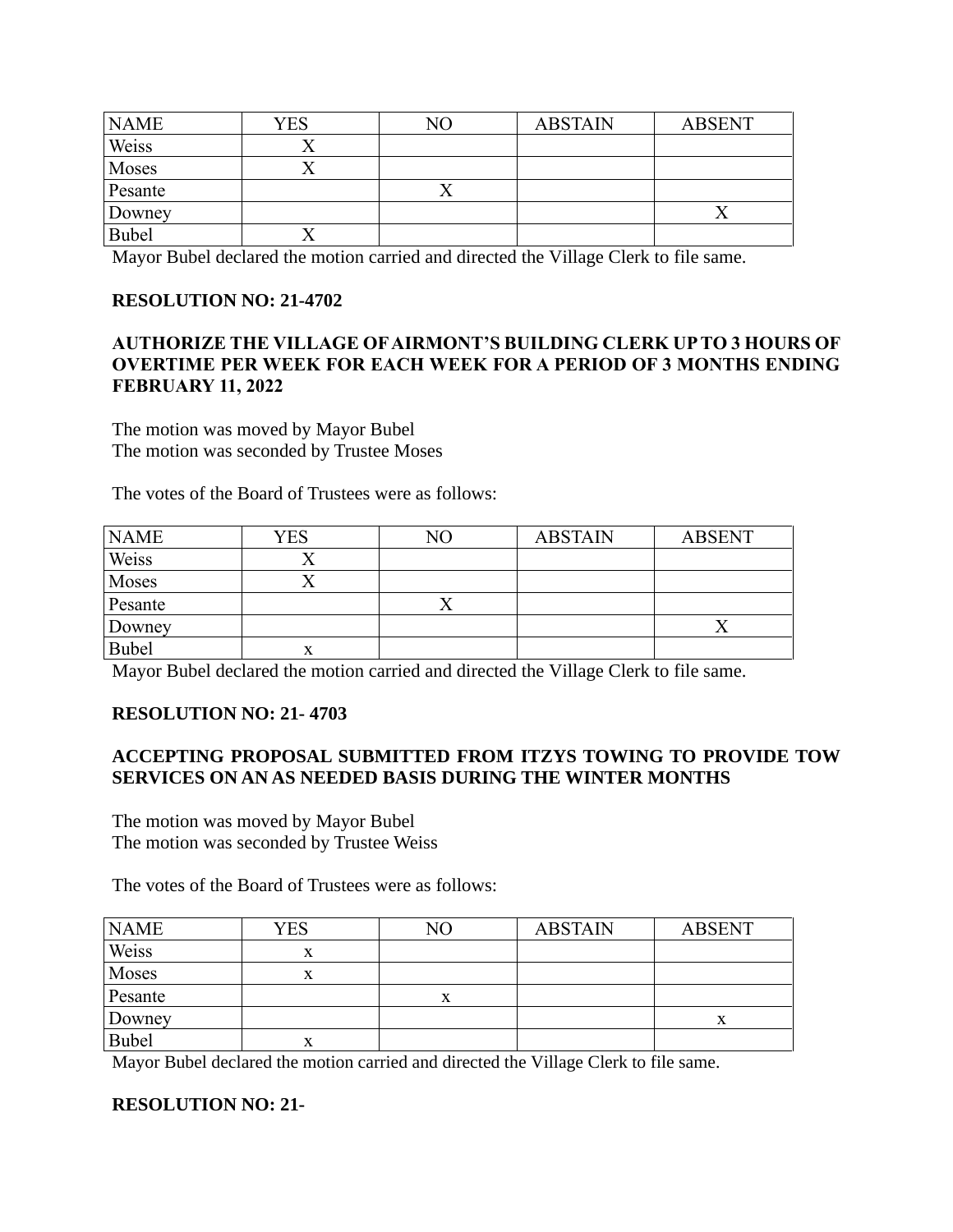# **AUTHORIZING THE VILLAGE TO PURCHASE 20 "NO PARKING ANYTIME WHEN SNOW IS FORECAST VIOLATORS WILL BE TOWED" SIGNS**

The motion was moved by Mayor Bubel The motion was seconded by Trustee Weiss

The votes of the Board of Trustees were as follows:

| <b>NAME</b>  | YES | NΟ | <b>ABSTAIN</b> | <b>ABSENT</b> |
|--------------|-----|----|----------------|---------------|
| Weiss        |     |    |                |               |
| Moses        | х   |    |                |               |
| Pesante      |     |    |                |               |
| Downey       |     |    |                |               |
| <b>Bubel</b> | х   |    |                |               |

This resolution was tabled until the next BOT Meeting in December

#### **RESOLUTION NO: 21-4704**

### **AUTHORIZE TOWN OF RAMAPO TO INSTALL LICENSE PLATE READERS WITHIN THE VILLAGE OF AIRMONT**

The motion was moved by Mayor Bubel The motion was seconded by Trustee Weiss

The votes of the Board of Trustees were as follows:

| <b>NAME</b> | YES | NO | <b>ABSTAIN</b> | <b>ABSENT</b> |
|-------------|-----|----|----------------|---------------|
| Weiss       | л   |    |                |               |
| Moses       | x   |    |                |               |
| Pesante     |     |    |                |               |
| Downey      |     |    |                |               |
| Bubel       | л   |    |                |               |

Mayor Bubel declared the motion carried and directed the Village Clerk to file same.

#### **RESOLUTION NO: 21- 4705**

#### **TITLE: MUNICIPAL AGREEMENT BETWEEN THE VILLAGE OF AIRMONT AND THE ROCKLAND COUNTY SOLID WASTE MANAGEMENT AUTHORITY d/b/a ROCKLAND GREEN TO PROVIDE GARBAGE, BULK ITEMS AND RECYCLABLES COLLECTION SERVICES TO THE VILLAGE**

#### **RESOLUTION OF THE VILLAGE**

**WHEREAS,** the Village of Airmont is desirous of entering into an intermunicipal agreement with the Rockland Solid Waste Management Authority d/b/a Rockland Green to provide garbage, bulk items and recyclables collection services to the Village and;

**WHEREAS** the Village has been provided with the pricing and scheduling of said services by Rockland Green, appended herein to this resolution and;

**WHEREAS** the Board after careful consideration, has determined that entry into said intermunicipal agreement with Rockland Green is economically advantageous and would serve the best interests of the Village, now therefore be it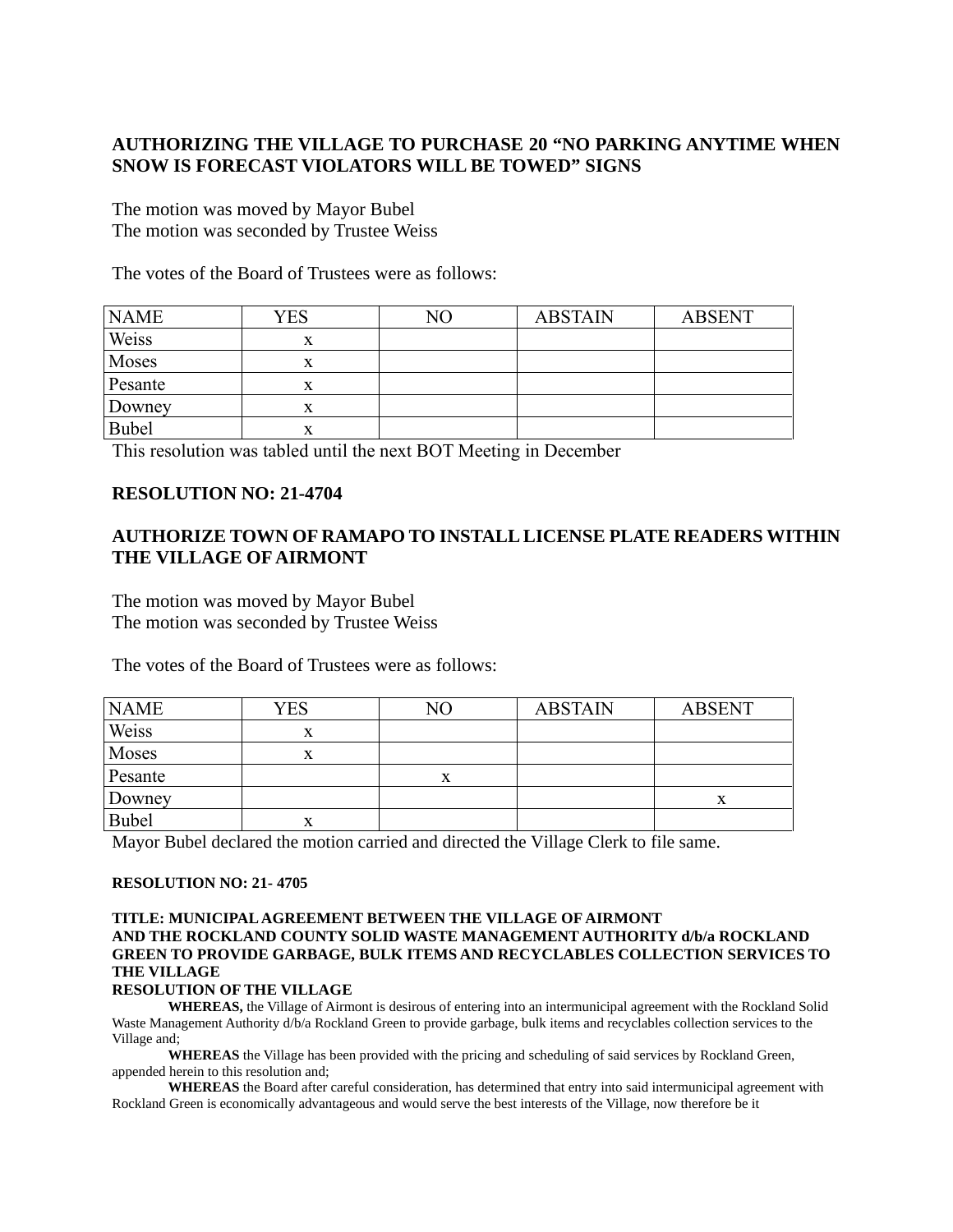RESOLVED that the Village of Airmont, through its Board, is authorized to enter said intermunicipal agreement with Rockland Green to commence on January, 2022 under the conditions and terms so appended to this resolution. Below is attached a spreadsheet of the calculations.

| Garbage/ MSW<br><b>Recyclables</b><br><b>Bulk Items</b> |                         | <b>RFP Scope</b><br>2x week<br>1s week<br>2x Month |     |                     |                    |                       |                                          |                          |    |                     |                          |                 |
|---------------------------------------------------------|-------------------------|----------------------------------------------------|-----|---------------------|--------------------|-----------------------|------------------------------------------|--------------------------|----|---------------------|--------------------------|-----------------|
|                                                         |                         | Year 1                                             |     |                     |                    |                       |                                          | Year 4                   |    |                     |                          |                 |
|                                                         | Unit                    |                                                    |     | <b>Unit Priding</b> |                    | Total                 | Unit                                     |                          |    | Unit Pricing        |                          | Total           |
|                                                         | Single                  | 2292                                               | s   | 44.60               | s                  | 102,223.20            | Single                                   | 2292                     | s  | 53.92               | <b>S</b>                 | 123,584.64      |
|                                                         | Two                     | 17                                                 | \$. | 89.20               | \$                 | 1,516.40              | Two                                      | 17                       | s  | 107.84              | s.                       | 1,833.28        |
|                                                         | Multi-Purpose           | 18                                                 | \$. | 134.90              | $\leq$             | 2.428.20              | Multi-Purpose                            | 18                       | Ś  | 151.97 \$           |                          | 2.915.46        |
|                                                         | Waste Receptacle        | $\overline{\phantom{a}}$                           | s   | 46.00               | <sub>S</sub>       | 322.00                | Waste Receptacle                         | $\overline{\phantom{a}}$ | \$ | 53.00               | $\mathbf{s}$             | 371.00          |
|                                                         | <b>Village Hall</b>     | $\mathbf{1}$                                       | s   | 300.00              | $\sqrt{2}$         | 300.00                | <b>Village Hall</b>                      | ${\bf 1}$                | s  | 350.00              | $\overline{\phantom{a}}$ | 350.00          |
|                                                         | Total                   | 2335                                               |     |                     | ड                  | 106,789.80            | Total                                    | 2335                     |    |                     | ड                        | 129 054.38      |
|                                                         | 6-30YD Rall-Offs        | 6                                                  | s   | 600.00              | $\leq$             | 3.600.00              | 6-30YD Roll-Offs                         | 6                        | Ś. | 675.00              | s                        | 4.050.00        |
|                                                         |                         |                                                    |     |                     |                    | \$1,285,077.60        |                                          |                          |    |                     | s                        | 1,552,702.56    |
|                                                         |                         | Year 2                                             |     |                     |                    |                       |                                          | Year 5                   |    |                     |                          |                 |
|                                                         | Unit                    |                                                    |     | <b>Unit Pricing</b> |                    | Total                 | Unit                                     |                          |    | <b>Unit Pricing</b> |                          | Total           |
|                                                         | Single                  | 2292                                               | s   | 47.05               | s                  | 107,838.60            | Single                                   | 2292                     | s  | 55.39               | s                        | 126,953.88      |
|                                                         | Two                     | 37                                                 | s   | 94.10               | $\sim$             | 1,599.70              | Two                                      | 17                       | \$ | 110.78 \$           |                          | <b>1,883.26</b> |
|                                                         | Multi-Purpose           | 18                                                 | Ŝ.  | 142.40              | s                  | 2,563.20              | Multi-Purpose                            | 18                       | s  | 166.47              | $\mathfrak{s}$           | 2,996.46        |
|                                                         | Waste Receptacle        | $\mathcal{I}$                                      | Š   | 47.00               | - S                | 329.00                | <b>Waste Receptacle</b>                  | $\overline{ }$           | s  | 54.00               | $\leq$                   | 378.00          |
|                                                         | Village Hall            | $\mathbf{1}$                                       | s   | 300.00 \$           |                    | 300.00                | <b>Village Hall</b>                      | $\mathbf{1}$             | Ś  | 350.00              | -5                       | 350.00          |
|                                                         | Total                   | 2335                                               |     |                     | s                  | 112,630.50            | Total                                    | 2335                     |    |                     | 5                        | 132,561.60      |
|                                                         | 6-30YD Roll-Off:        | 6                                                  | s   | 600.00              | S.                 | 3,600.00              | 6-30YC Roll-Offs                         | 6                        | s. | 675.00              | s                        | 4,050.00        |
|                                                         |                         |                                                    |     |                     |                    | \$1,355,166.00        |                                          |                          |    |                     | s.                       | 1,594,789.20    |
|                                                         |                         | Year \$                                            |     |                     |                    |                       |                                          |                          |    |                     |                          |                 |
|                                                         |                         |                                                    |     | Unit Pricing        |                    | Total                 |                                          |                          |    |                     |                          |                 |
|                                                         | Unit                    |                                                    |     |                     |                    |                       |                                          |                          |    |                     |                          |                 |
|                                                         | Single                  | 2292                                               | Ś   | 52.45               | $\mathbf{s}$       | 120, 215.40           | Original Five (5) Year Total Proposal    | s                        |    | 7,452,330.0         |                          |                 |
|                                                         | Two                     | 17                                                 | s   | 104.90              | $\dot{\mathbf{z}}$ | 1,783.30              | <b>BAFO Five (5) Year Total Proposal</b> | \$                       |    | 7,298,351.28        |                          |                 |
|                                                         | Multi-Purpose           | 18                                                 | s   | 157.47 \$           |                    | 2,834.46              | Savings Over Contract Term               | \$                       |    | 153,978.7           |                          |                 |
|                                                         | <b>Waste Receptacle</b> | $\overline{\boldsymbol{r}}$                        | Ś   | 52.00               | - \$               | 364.00                |                                          |                          |    |                     |                          |                 |
|                                                         | <b>Village Hall</b>     | $\mathbf{1}$                                       | Ś   | 350.00 \$           |                    | 350.00                |                                          |                          |    |                     |                          |                 |
|                                                         | Total                   | 2335                                               |     |                     | š                  | 125.547.16            |                                          |                          |    |                     |                          |                 |
|                                                         |                         |                                                    |     |                     |                    |                       |                                          |                          |    |                     |                          |                 |
|                                                         | 6-30YO Roll-Offs        | 6                                                  | s   | 675.00              | 5<br>÷             | 4.050.00<br>2.5205553 |                                          |                          |    |                     |                          |                 |

The motion was moved by Mayor Bubel The motion was seconded by Trustee Weiss

The votes of the Board of Trustees were as follows:

| <b>NAME</b> | YES | NO | <b>ABSTAIN</b> | <b>ABSENT</b> |
|-------------|-----|----|----------------|---------------|
| Weiss       | Δ   |    |                |               |
| Moses       |     |    |                |               |
| Pesante     |     | л  |                |               |
| Downey      |     |    |                | Δ             |
| Bubel       | ⋏   |    |                |               |

Mayor Bubel declared the motion carried and directed the Village Clerk to file same.

#### **RESOLUTION NO: 21- 4706**

#### **MOTION TO AUTHORIZED THE MAYOR TO SIGN CONTRACT WITH ROCKLAND GREEN FOR SOLID WASTE SERVICES.**

The motion was moved by Mayor Bubel The motion was seconded by Trustee Weiss

The votes of the Board of Trustees were as follows:

| <b>NAME</b> | YES | NО | <b>ABSTAIN</b> | <b>ABSENT</b> |
|-------------|-----|----|----------------|---------------|
| Weiss       | л   |    |                |               |
| Moses       |     |    |                |               |
| Pesante     |     |    |                |               |
| Downey      |     |    |                |               |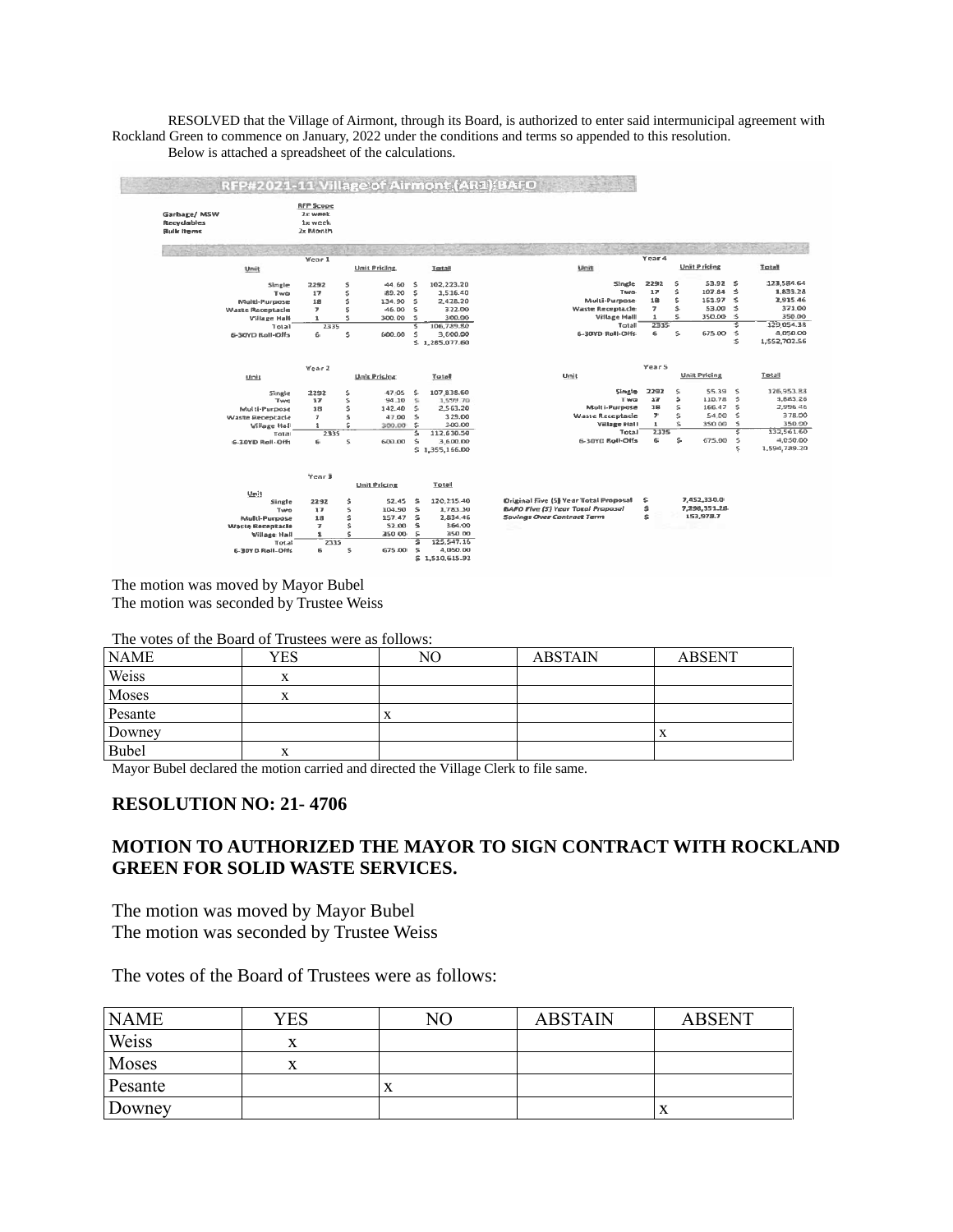| <b>Bubel</b><br>$ -$ |       | . . |     |   |                                                                                                                                                                                                                                                                                                             |        |     |  |
|----------------------|-------|-----|-----|---|-------------------------------------------------------------------------------------------------------------------------------------------------------------------------------------------------------------------------------------------------------------------------------------------------------------|--------|-----|--|
| - -                  | - - - | . . | . . | . | $\mathbf{r}$ , $\mathbf{r}$ , $\mathbf{r}$ , $\mathbf{r}$ , $\mathbf{r}$ , $\mathbf{r}$ , $\mathbf{r}$ , $\mathbf{r}$ , $\mathbf{r}$ , $\mathbf{r}$ , $\mathbf{r}$ , $\mathbf{r}$ , $\mathbf{r}$ , $\mathbf{r}$ , $\mathbf{r}$ , $\mathbf{r}$ , $\mathbf{r}$ , $\mathbf{r}$ , $\mathbf{r}$ , $\mathbf{r}$ , | $\sim$ | 0.7 |  |

Mayor Bubel declared the motion carried and directed the Village Clerk to file same.

#### **RESOLUTION NO: 21-4707**

## **RESOLUTION APPROVING THE TREASURY ABSTRACTS OF NOVEMBER 15, 2021, IN THE AMOUNT OF \$157,144.48**

The motion was moved by Mayor Bubel The motion was seconded by Trustee Moses

The votes of the Board of Trustees were as follows:

| <b>NAME</b>  | YES | NO | <b>ABSTAIN</b> | <b>ABSENT</b> |
|--------------|-----|----|----------------|---------------|
| Weiss        | x   |    |                |               |
| Moses        | x   |    |                |               |
| Pesante      |     |    |                |               |
| Downey       |     |    |                | $\Lambda$     |
| <b>Bubel</b> | x   |    |                |               |

Mayor Bubel declared the motion carried and directed the Village Clerk to file same.

#### **RESOLUTION NO: 21 -4708**

### **RESOLUTION APPROVING THE MINUTES FROM THE BOARD OF TRUSTEES MEETING OF NOVEMBER 1, 2021**

The motion was moved by The motion was seconded by

The votes of the Board of Trustees were as follows:

| <b>NAME</b>  | YES                                                                                 | NΟ | <b>ABSTAIN</b> | <b>ABSENT</b> |  |  |  |  |
|--------------|-------------------------------------------------------------------------------------|----|----------------|---------------|--|--|--|--|
| Weiss        | л                                                                                   |    |                |               |  |  |  |  |
| Moses        |                                                                                     |    |                |               |  |  |  |  |
| Pesante      |                                                                                     | х  |                |               |  |  |  |  |
| Downey       |                                                                                     |    |                |               |  |  |  |  |
| <b>Bubel</b> |                                                                                     |    |                |               |  |  |  |  |
|              | Navor Bubel declared the motion carried and directed the Village Clerk to file same |    |                |               |  |  |  |  |

Mayor Bubel declared the motion carried and directed the Village Clerk to file same.

#### **Discussion**

- a. The board of trustees will review the quotes received from Brooker Engineering, Lanc & Tully, Fusco Engineering and will bring it up for a vote on the December 6 BOT Meeting.
- b. The issue of needing sidewalks was discussed, the mayor advised the village clerk to inquire with the village engineer to get preliminary quotes for the project
- c. The mayor will have a meeting with TextMyGov to determine if the Village will benefit from the texting service. It will be brought up for a vote on December 6 BOT Meeting.

### **Old Business/New Business**